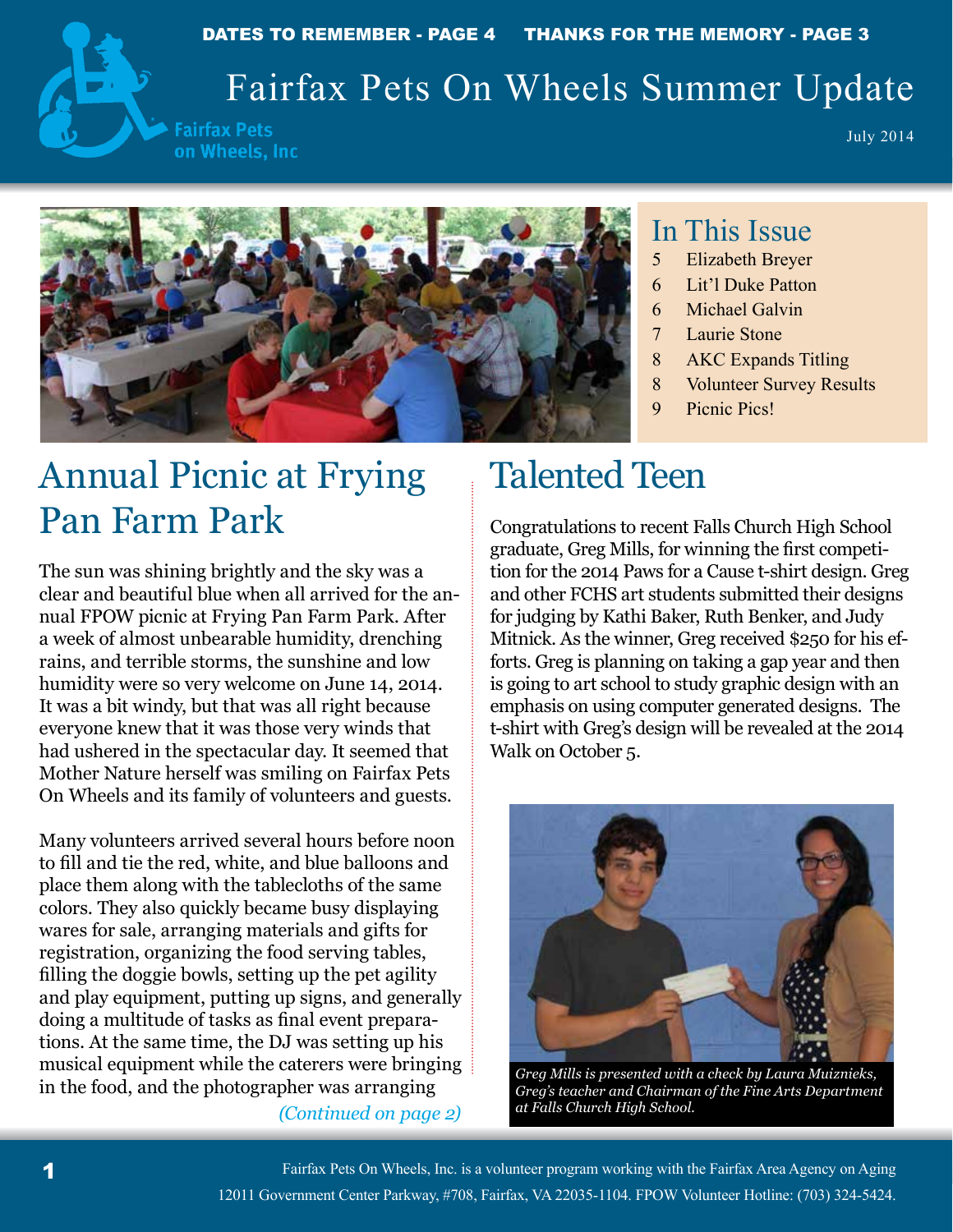her studio. Everyone felt happy to be outside on a lovely day, and the breezes were blowing just swiftly enough to fill the air with the delightful scent of the edibles being prepared.



*Bronze Certificate Recipients: Dave Martin, Joan Violante, Pat Leader, Laurie Stone with Madelynn Arnold.*

As the more than one hundred FPOW canine and human volunteers and their guests arrived, they registered for the event with the help of Volunteer

main event (FOOD), some of the volunteers and their tail wagging companions were interviewed by videographer Kris Higgins for a new FPOW video currently in production. Kris also took many photos of the various activities throughout the hours of the celebration. Likewise, DJ Michael Galvin captured memories on film as the day progressed.

After some time for becoming acquainted and reacquainted, all party participants turned their attention to President Madelyn Arnold who announced the official beginning of the picnic. She said that it was then time for everyone to proceed to the serving tables and to begin partaking of the edibles prepared by King Creole Caterers who have always presented FPOW with a delicious and abundant feast. This year was no exception. There was fried chicken, pork barbecue, cold slaw, macaroni and cheese, potato salad, rolls, cookies, vegetarian choices, and those wonderful chocolate brownies. There were also soft drink choices. Of course, there was canine cuisine too as there were large doggie bowls full of treats available at all tables as well as easily accessible water bowls everywhere.

Fairfax's Mike Dyre, Leslie Dyre, Maggie Dyre, and Debbie Swindell. At that time each individual received a blue cooler with the FPOW logo containing a portable pet Frisbee and pet treats. Volunteers also signed up for their gift pet trading card photos which would be taken throughout the day by Robin Burkett



*Silver Certificate Recipients: Charlie Viall, Paula Burger, Patty Kwapniewski, Al Doehring with Madelynn Arnold.*

As attendees dined on the scrumptious array of delights, they were entertained as they looked over at the field adjacent to the picnic pavilion where some of their beloved canines joyfully frolicked and played games with equipment brought by Kathi Baker and Patty Kwapniewski. The day was not too hot and not too cold, just perfect for these outdoor activities, and the dogs seemed to know

and her associates of Paw Prints Photography. In addition, there was the option to purchase FPOW clothing and memorabilia from Judy Mitnick throughout the picnic hours.

As all were socializing in anticipation of the first

that they were being rewarded for their contributions and that this was a day especially for them. Meanwhile then and throughout the afternoon everyone enjoyed the party music being played by DJ Michael Galvin.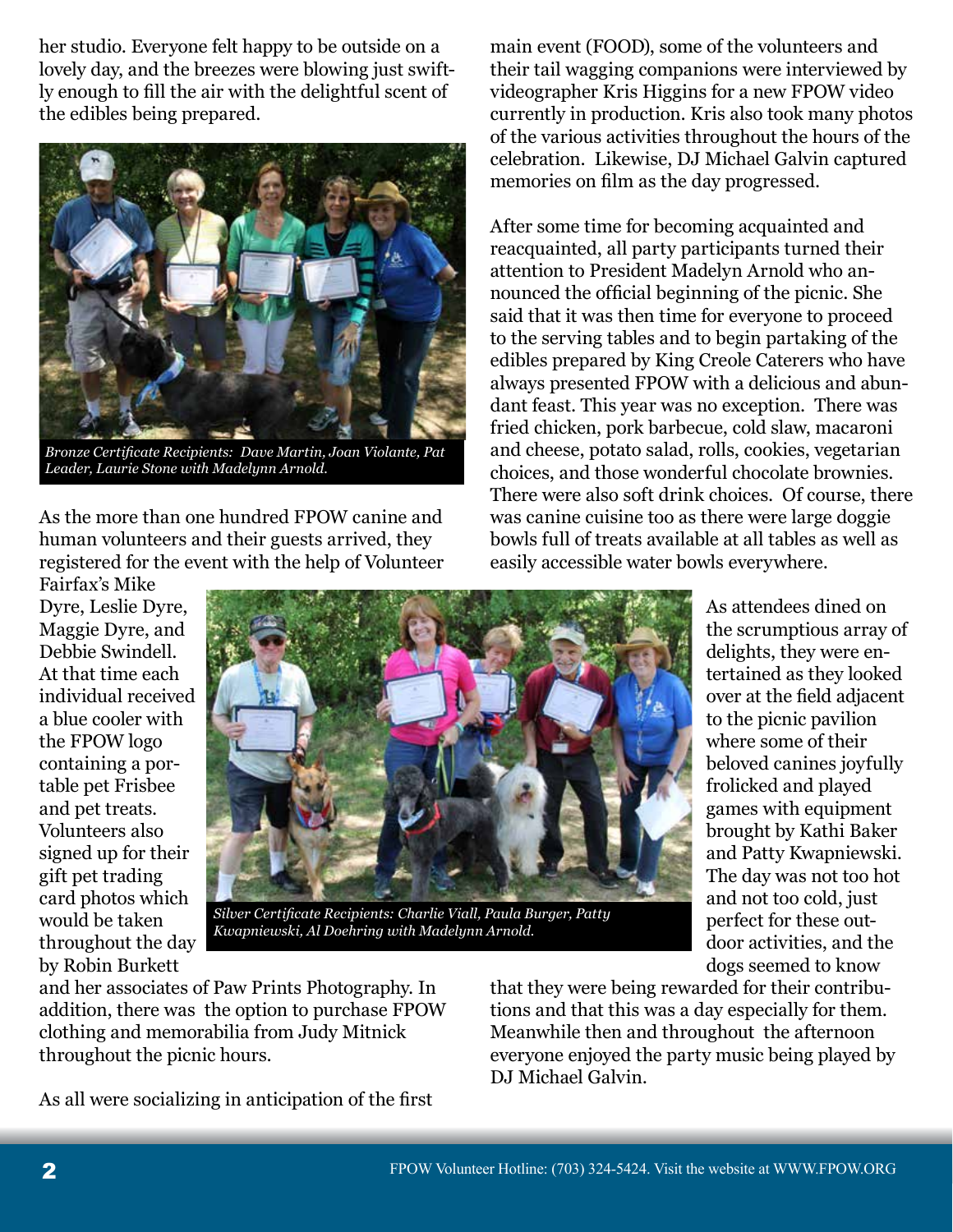# *Thanks for the Memory*

 In memory of Pat Day who was a special friend, animal lover, and long term supporter of FPOW. Pat always had a smile on her face, a great sense of humor, and she was fun to be around. She was one of the kindest ladies I have ever known. She will be missed by her family, friends, neighbors, and cats. Pat volunteered annually at the FPOW Information Table at the Cat Show where she recruited volunteers, collected donations, and advertized FPOW's Paws for a Cause annual walk in Fairfax City. Last fall she also volunteered at the Registration Table for the walk. From Mark, Kim, Hannah, and Joe Wilkerson.

 In memory of Suzanne Duvall Clements, the much loved and very missed daughter of Bob and Susie Duvall. Suzanne volunteered with us for FPOW at Fairfax Nursing Center on numerous occasions during her high school years. This experience later helped her decide to foster pets for the Richmond SPCA as an adult. Through this fostering she helped to socialize these dogs and cats which made them adoptable to their forever homes. We know Suzanne was met at the Rainbow Bridge by her own pets and her many foster dogs and cats. We also know she and her animal friends are enjoying beautiful weather, good health and happiness, and are at peace. From Susie and Bob Duvall.

 In memory of our much loved and missed cats, LouLou, Remo, Adrian, and Mischa. From Jim and Gina Ash.

 In honor of Angel, a Sheltie, and to honor the Stille Family for their generosity to all and for their love for animals. From an anonymous friend.

 In honor of David Martin, a staff member of the National Labor Relations Board, upon this retirement. Congratulations David on your retirement. We will miss you. From the Staff of Harry Johnson Rosenthal, NRLB.

Visit www.fpow.org/tribute to make an online memorial or tribute donation.

After most had satisfied their hunger and others had returned to their tables with second (and perhaps third) helpings of food, Madelynn continued the program with the presentation of awards and special honors. (All presentations of awards were followed by group and individual photos). First on the agenda were the "Hours of Service" Awards.

Those who received "Bronze Certificates" for fifty to seventy four hours of service are: Elizabeth Breyer, John Byrum, Carol Chapin, Jeanine Goldberg, Susan Laume, Patricia Leader,



*Gold Certificate Recipients: Jill Davidson, Bonnie Burnham, , Kathi Baker, Ruth Benker, Terry Patton, Carla Graham, Madelynn Arnold and Beverly Powell.*

David Martin, Shelley Matthews, Laurie Stone, Marina Tignor, Joan Violante, and Kim Wilkerson. Those who received "Silver Certificates" for seventy five to ninety nine hours or service are: Paula Burger, Alvin Doehring, Patty Kwapniewski, and Charles Viall.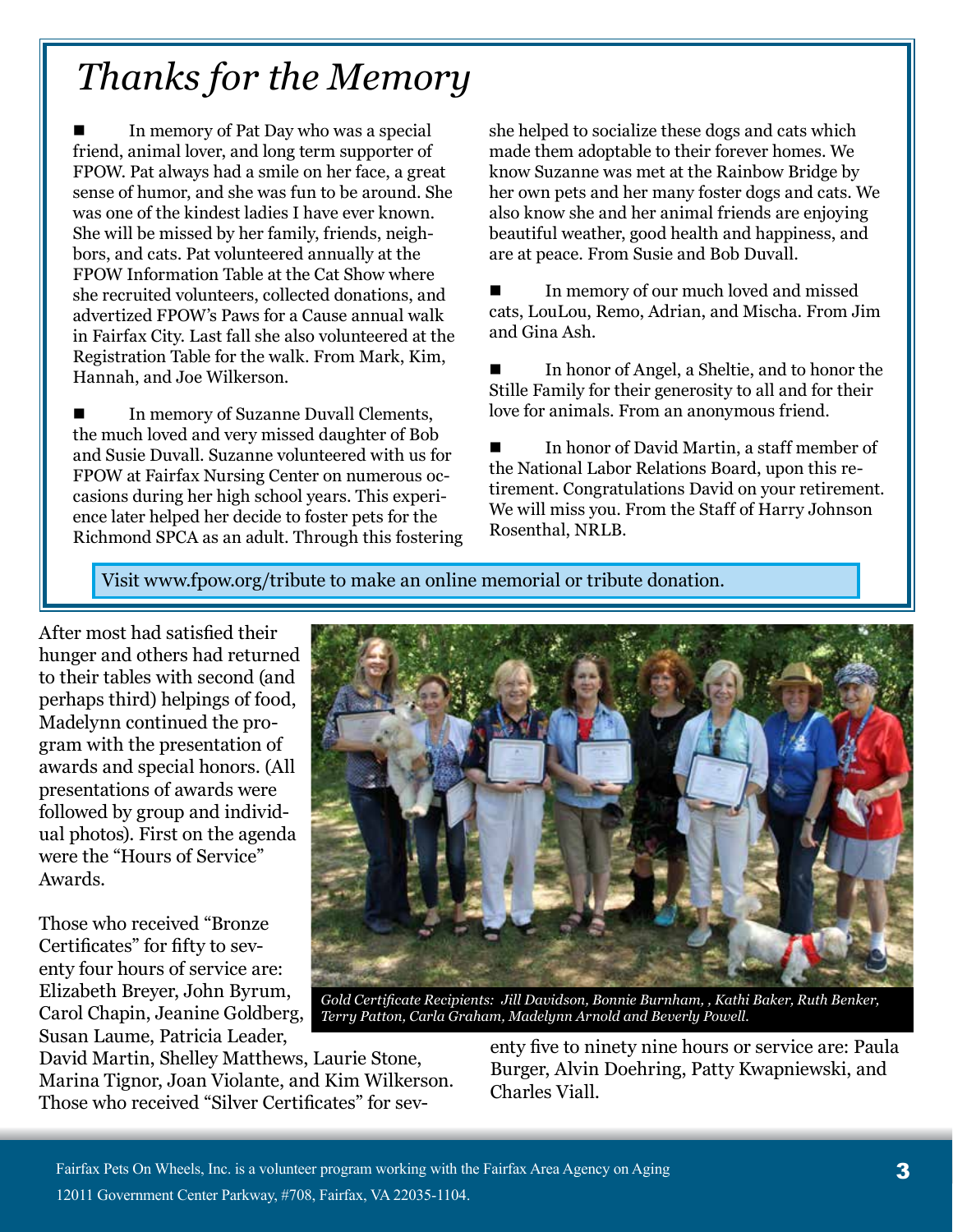# Dates to Remember

**BOD Meeting: September 8, 2014 7:00 p.m. – Oakton Library, Room #1, 10304 Lynnhaven Place Oakton, VA 22124**

**Annual Meeting: September 8, 2014 8:00 p.m. – Oakton Library, Room #1, 10304 Lynnhaven Place Oakton, VA 22124**

**Newsletter Deadline: September 30, 2014**

**PAWS FOR A CAUSE 3K dog walk: October 5, 2014 – Weber's Pet Supermarket, Fairfax, VA. Visit www.tiny.cc/walk2014 to register.**

**BOD Meeting: December 1, 2014 7:00 p.m. – Fairfax County Government Center – Pennino Building, 12011 Government Center Pkwy, Room 709, Fairfax, VA 22035**



*Length of Service Awardees for five years: with Madelynn Arnold, Dick Pruett and David Martin.*

Those who received "Gold Certificates" for one hundred plus hours of service are: Madelynn Arnold, Kathryn Baker, Ruth Benker, Brian Bryson, Bonnie Burnham, Jill Davidson, Carla Graham, William Mulheron, Terry Patton, Beverly Powell, and Deborah Zelten.

The next awards presented by Madelynn were for "Length of Service." Each honoree in this category was able to select either an umbrella embossed with photographs of his/her volunteer dog or a professional photo of his/her canine companion. Both will be made by Paw Prints Photography and are to be given to these volunteers as a special thank you for so many years of devotion to the Fairfax Pets On Wheels' mission.

Those who received certificates for five years of service are: David Gelman, Lynn Gelman, David Martin, Linda Martin, Sandra Mueller, Richard Pruett, and Lisa Swinnerton.

Those who received certificates for ten years of service are: Jacqueline Brady, William Brady, Brian Bryson, Andy Burnham, Bonnie Burnham, Diane Devick, Terry Patton, and Charles Viall.

Those who received certificates for fifteen years of service are: Jennifer Campbell and Cheryl Pendell.

Madelynn concluded the awards program with the presentation of the very special Latshaw and Shauna Awards. The Latshaw Award for Excellence honors former FPOW volunteer Mary Latshaw and has been given to one or more persons each year since 1990. It recognizes a person (or persons) who has (or have) made outstanding contributions to the FPOW program. This year's Latshaw Award volunteer recipients are Elizabeth Breyer and Laurie Stone. The corporate Latshaw Award recipient is Michael Galvin. The Shauna Award honors Susie and Bob Duvall's Irish Setter and has been presented to a volunteer (or volunteers) every year since 1993. This year's Shauna Award was presented posthumously to Lit'l Duke Patton, Terry Patton's Boston terrier.

After all had received their awards, Madelynn of-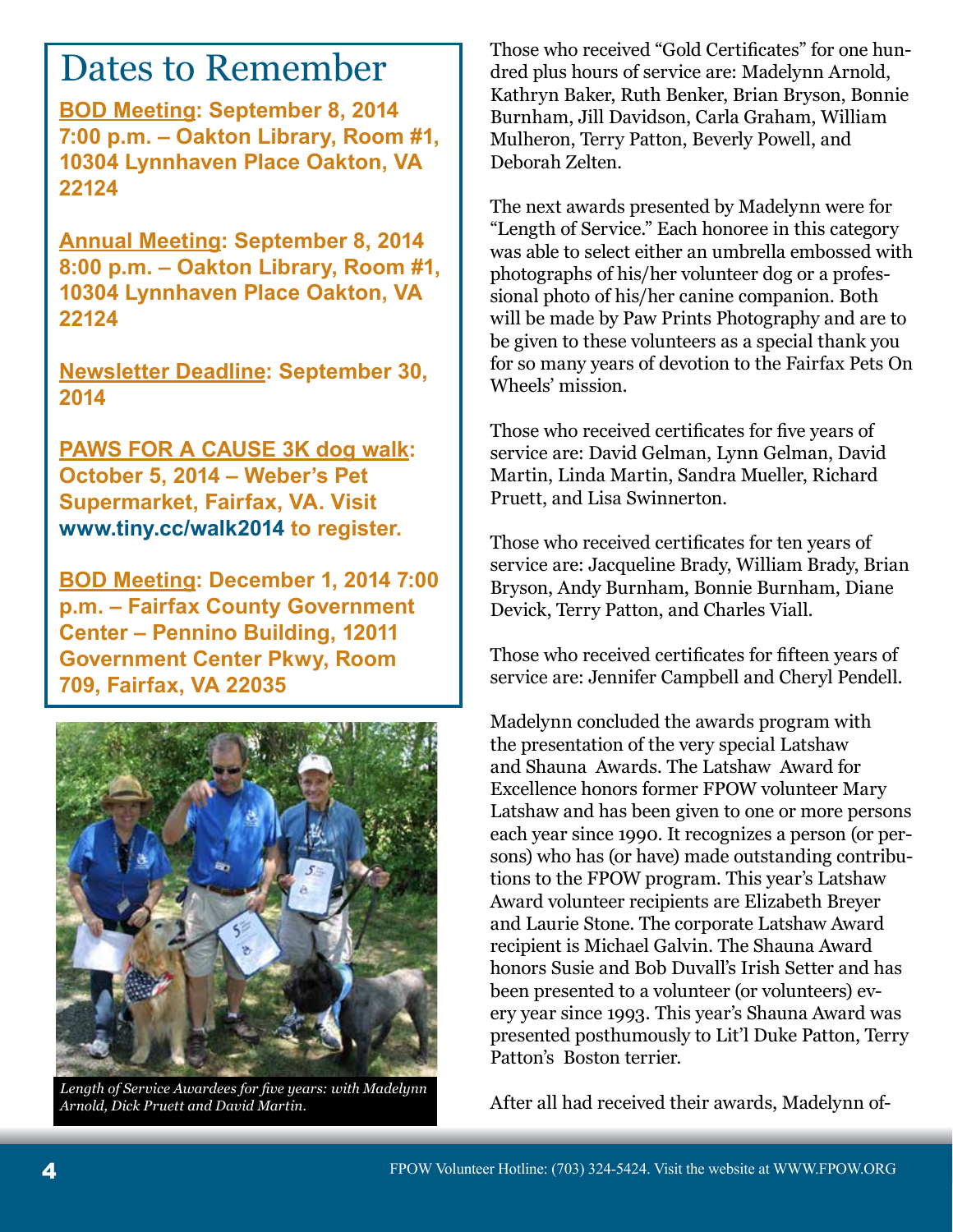

*Length of Service Awardees for ten years: Diane Devick, Andy Burnham, Bonnie Burnham, Charlie Viall, Jacqueline Brady, Terry Patton with Madelynn Arnold.*

ficially concluded the program with a thank you to the many people who had made this year's event a success. Words of appreciation were given to Robin Burkett, Michael Galvin, Volunteer Fairfax representatives, and Kathi Baker who has masterfully organized this wonderful picnic celebration for the



*Length of Service Awardee for 15 years: Cheryl Pendell with Madelynn Arnold*

past four years. Kathi in turn thanked the FPOW volunteers who had helped her. They include: Madelynn Arnold, Ruth Benker, Andy Burnham, Bonnie Burnham, Jill Davidson, Jeanine Goldberg, Barbara Harding, Pat Leader, Judy Mitnick, Dick Pruett, and Laurie Stone.

As the formal program concluded, all were free to go for last delicious tastes from the serving tables, to take some personal photos for keepsakes of this fun filled day, to share more thoughts and laughter with fellow volunteers and guests, or to visit with the wonderful dogs who have given so much to so many. Then there were those who decided to simply sit quietly for a few minutes while they delighted in the beauty of a perfect day and looked ahead to a coming year of service to others which would culminate in another very special volunteer appreci-

ation picnic. See some picnic pics on page 9!

Submitted by Bonnie Mayo Burnham



### Latshaw Winner: Elizabeth Breyer

Liz Breyer, an FPOW volunteer since 2007, has made exceptional things happen for the organization. Among her many accomplishments, she

alone researched, applied for, and enabled FPOW dog owners to earn hours towards and achieve AKC Therapy dog status for their canine volunteer partners. Serving on the assessment team, she was instrumental in updating our pet behavior assessment forms to better reflect the FPOW goals. Liz also served on the FPOW Board of Directors as

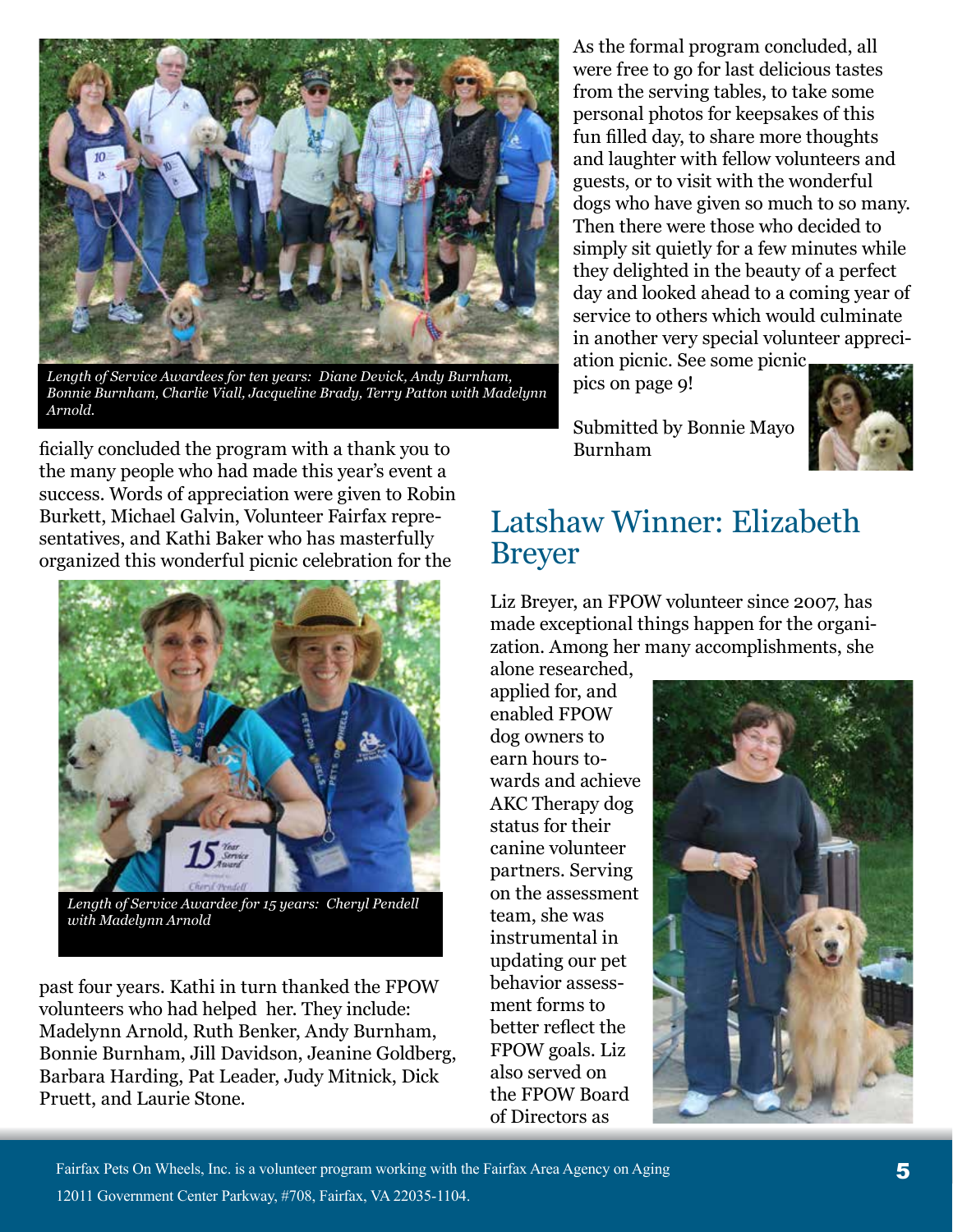Director of Education for two years and during her tenure continually brought awareness to many Pets on Wheels member volunteers of the fun and bonding that agility training offers. She has planned and set up training sessions, seminars, and other similar events and tirelessly encourages all volunteers to participate in activities that promote closer bonds between them and their pets. The result has been even higher quality volunteer teams. She and her delightful dog, Quincy, together make a wonderful example of such an excellent team as they regularly make their visits bringing warmth and joy to the residents of Powhatan Nursing Home. Because of countless hours given and tireless efforts, Liz has helped to make FPOW an even stronger organization, and in appreciation of her many

contributions she has been given the Latshaw Award for Excellence.

Submitted by Bonnie Mayo Burnham (with Kim Wilkerson)



### Shauna Winner: Lit'l Duke Patton

Lit'l Duke Patton and his "mom" Terry Patton were



FPOW volunteers at The Virginian for ten years. In Terry's own words, "Lit'l Duke was always a gentle and lovable Boston Terrior, even as a puppy." Certainly the residents of The Virginian would agree. This little bundle of joy in his own custom tuxedo, loved to make friends, sit on laps, give kisses, listen intently to residents, and even to entertain them, especially with his musical ability. He really loved to sing. On many Wednesday evenings at about six

thirty, the residents would gather to listen to the music of a harmonica playing resident, and Lit'l duke would make everyone smile and even laugh aloud as he sang right along with this gentleman musician. Terry believes that her little terrier lived as long as he did because he loved so much to bring joy to others. Even when doctors said that he wouldn't survive until Christmas, he surprised everyone when he made a final visit in the New Year and brought his gift of happiness to The Virginian one more time.

Although he is no longer physically with us, residents still talk fondly about the singing dog who came with the lady. Lit'l Duke Patton was indeed an outstanding FPOW volunteer who made his "mother" very proud, and surely he was smiling

and wagging his tale and perhaps even singing a little tune when his name was announced as the 2014 Shauna Award Winner.



Submitted by Bonnie Mayo Burnham

## Corporate Latshaw Winner: Michael Galvin

Michael Galvin has become much more to FPOW than a professional DJ who has been hired for many of the organization's events. He has been a real friend to the group of volunteers for many years. Six years ago while working a second job for a mobile DJ company, he was sent to Webers Pet Supermarket for a "Paws for a Cause" walk. He said that he set up his equipment near a dumpster, found a power outlet, and then asked the group's leaders how he could best help them. According to him thus began his relationship with FPOW.

Michael said that while watching what he termed the "amazing plethora of dogs and an occasional cat," he decided to choose "Who Let the Dogs Out" as the first song and that from then on he was treated as an "insider" and a "member of the team." After working at several other FPOW events, he left the DJ company but continued to work for the volunteer group. He stated that he is now familiar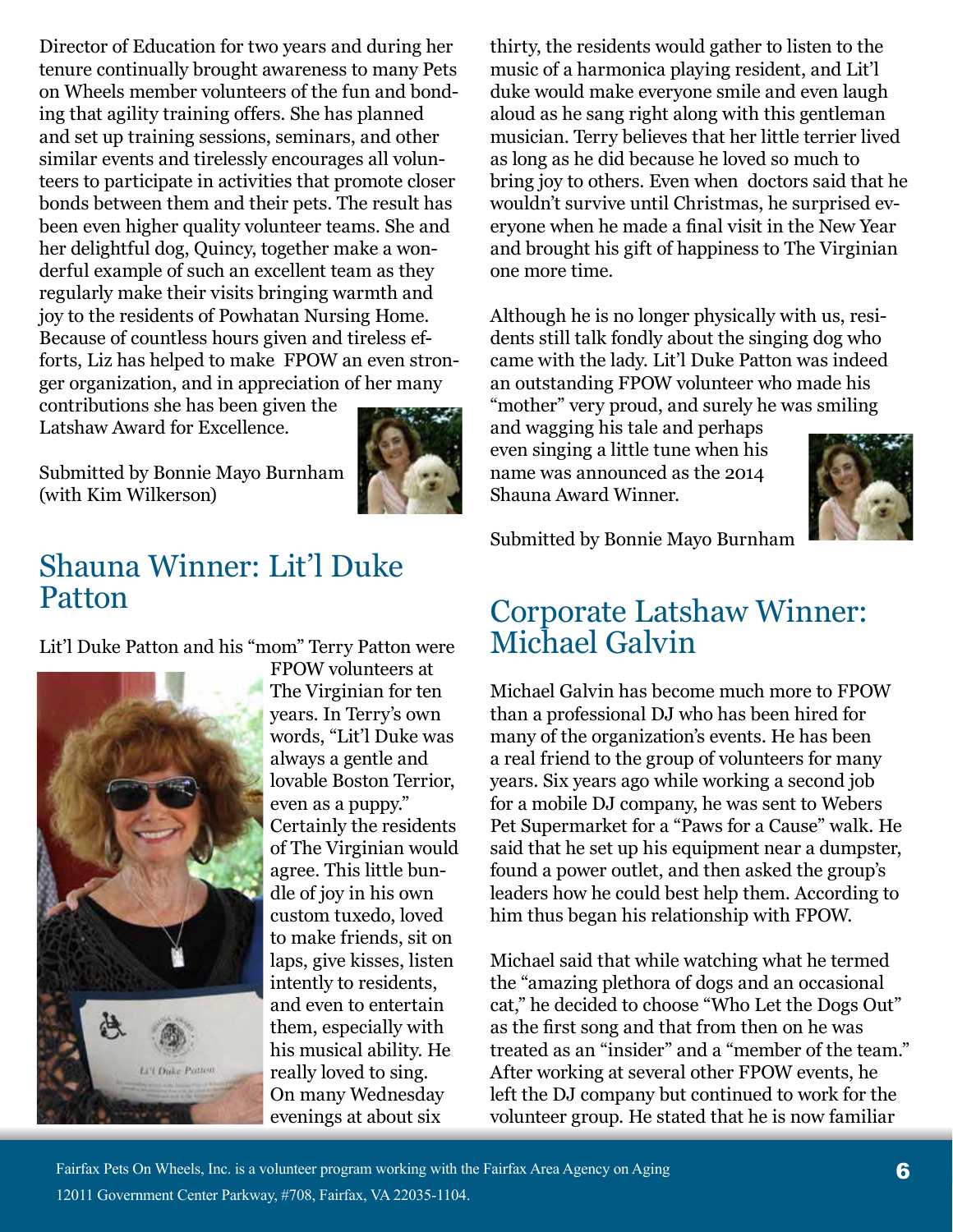

with the organization's ways and is able to "customize" his "approach." Not only does he undoubtedly make events more festive, but he himself graciously volunteers by setting up tables, taking photos, acting as Master of Ceremonies, and by generally helping activities to run more smoothly. FPOW also thinks of Michael as a team "insider," and it is in

appreciation of his continued support and loyalty that he has been awarded the Corporate Latshaw Award.



Submitted by Bonnie Mayo Burnham

### Latshaw Winner and Volunteer Spotlight: Laurie Stone

The Volunteer Spotlight is on Laurie Stone who was recently named a winner of the Mary Latshaw Award for Excellence at FPOW's annual picnic and also serves as FPOW Board Secretary. She keeps the records of the Board's meetings and correspondence, as well as, thanking all of the lovely folks who donate to our charity. Laurie began serving on the Board in 2010 as the Director of Fundraising. She is the sponsor of the Donation Dawg that "lives" at Kilroy's restaurant in Springfield. Laurie and her husband, Mike, are friends of the owner.

Laurie describes herself as a Pisces who loves the water. She also enjoys hiking, working out, reading, and travelling to new places. Growing up in a military family, she has lived all over the United States. Her father was transferred to Virginia at the beginning of her high school years and she has lived in Virginia since that time. Laurie's husband of 25 years is a retired firefighter who served as a member of the Fairfax County Fire and Rescue Department. Laurie became a Fairfax County Government employee eight years ago after working in marketing and business development for various technology companies for over 20

years. Ironically, her current position is in strategic planning in the Chief's office at the Fire and Rescue Department.

Laurie was introduced to FPOW by her neighbor, Diane Bente, who has been a FPOW volunteer for over 20 years. She joined FPOW in the summer of 2003 with her Shih Tzu, CJ, who was just over a year old then. Laurie had done other volunteer work but was interested in FPOW because it was an



Fairfax Pets On Wheels, Inc. is a volunteer program working with the Fairfax Area Agency on Aging 12011 Government Center Parkway, #708, Fairfax, VA 22035-1104.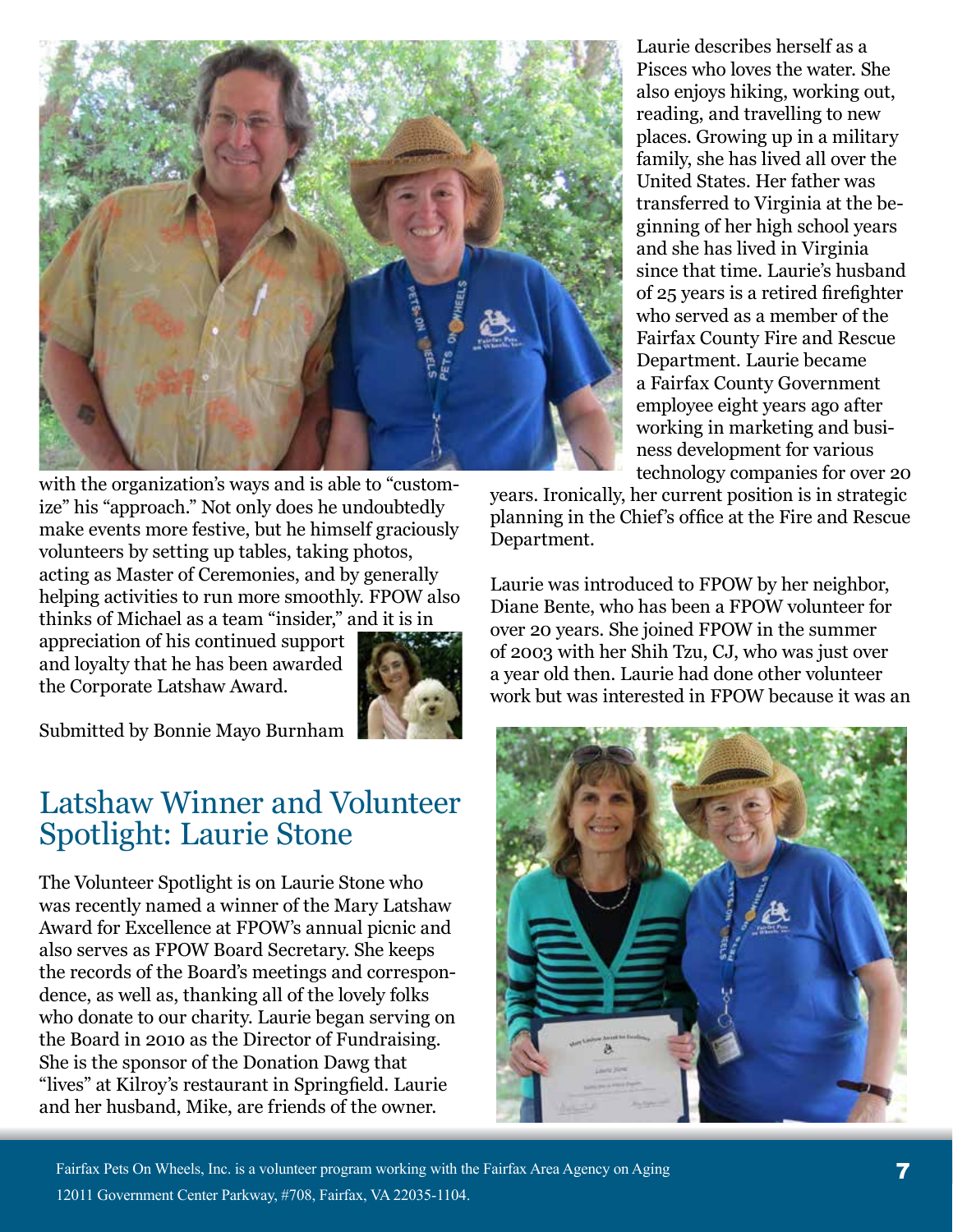activity that she could share with CJ. CJ is a very sweet and "laid back" Shih Tzu who loves to cuddle. He also loves to eat. Laurie has never found a dog treat that he doesn't like!

CJ enjoys visiting at Commonwealth because he loves all the attention he receives from the residents. He really loves to have his ears scratched! Due to work priorities and CJ's health, the team has not been visiting at Commonwealth much during the past year. Laurie would like to get back to a regular visiting schedule.

One very touching memory for Laurie was the first person CJ met on the team's initial visit to Commonwealth in 2003, they visited Mr. Brown. He was a retired military officer who was bed ridden due to a stroke. CJ quickly got in the habit of curling up next to Mr. Brown in his bed and, over the years, they developed a close bond. Although he passed a few years ago, Laurie and CJ have kept in touch with his family who became friends to the FPOW volunteers during their weekly visits at Commonwealth. For many months after Mr. Brown passed, CJ would stop at his former room to look for his friend.

Laurie enjoys participating in FPOW's annual fundraiser, Paws for a Cause. She believes it is a fantastic event and a lot of fun for volunteers (both human and four-legged) as well as for all the sponsors and other participants and is a great way to reach out to possible new volunteers with our group. Laurie and CJ know that being a FPOW volunteer is a rewarding experience. She loves seeing the joy that CJ brings to the residents they visit. Thanks to Diane Bente for recommending FPOW to Laurie!

## AKC Expands Therapy Dog Titling Program

The American Kennel Club has expanded its Therapy Dog Title program, adding four new titles, to recognize a broader range of dogs who do therapy work.

In addition to the AKC Therapy Dog title (a dog is eligible for this title after 100 hours of visiting as an FPOW volunteer), dogs can now earn:

 AKC Therapy Dog Novice title (a dog is eligible after 20 hours of FPOW visiting),

 AKC Therapy Dog Advanced title (a dog is eligible after 200 hours of FPOW visiting),

 AKC Therapy Dog Excellent title (a dog is eligible after 400 hours of FPOW visiting), and AKC Distinguished Therapy Dog title (a dog is eligible after 800 hours of FPOW visiting).

AKC initiated its Therapy Dog program in 2011 to recognize dogs who have worked to improve the lives of the people they visit. The program does not represent a certification, but, rather, is a recognition of a dog's achievement. AKC initially offered one title that a dog could earn when it had completed a designated number of visits. At least a dozen FPOW volunteers have earned that title since the program's inception.

All dogs—purebred or mixed breed—are eligible to earn the Therapy Dog titles. For the complete description of the program and the requirements for applying for the titles, please visit akc.org. You can find a brief description of the program and how to request an FPOW certification for your visiting hours at fpow.org/akc.

Let us know when you earn a title, so we can celebrate with you!



Submitted by Liz Breyer

## 2014 Volunteer Satisfaction **Survey**

Many thanks to the 51 FPOW volunteers who took the time to complete the 2014 Department of Family Services Fairfax Area Agency on Aging Volunteer Solutions Satisfaction Survey.

The FPOW Board of Directors is looking at the data to determine where attention needs to be focused in the upcoming year. *(Continued on page 10)*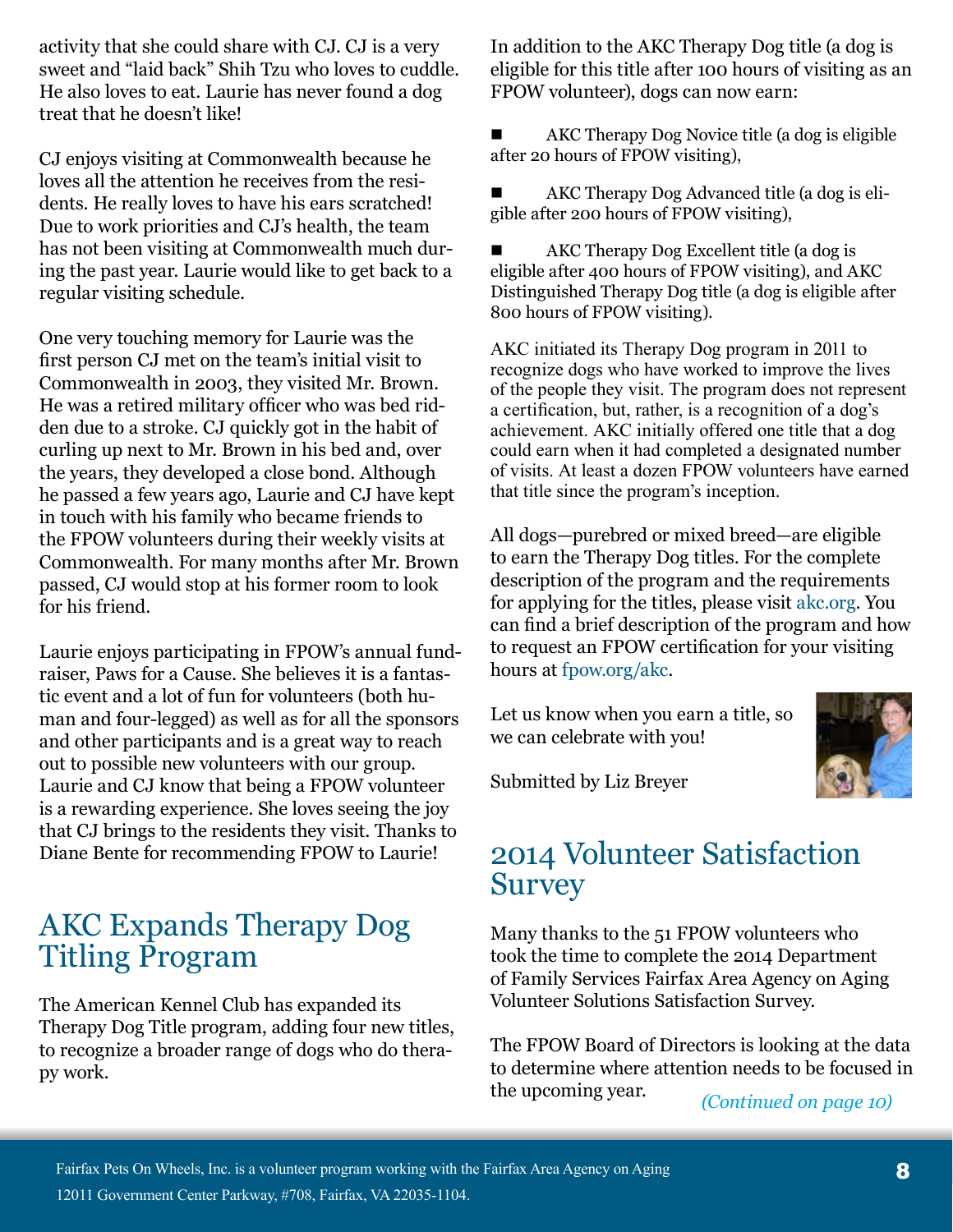## To view all 2014 picnic pictures, visit www.fpow.org/Picnic2014



Fairfax Pets On Wheels, Inc. is a volunteer program working with the Fairfax Area Agency on Aging 12011 Government Center Parkway, #708, Fairfax, VA 22035-1104.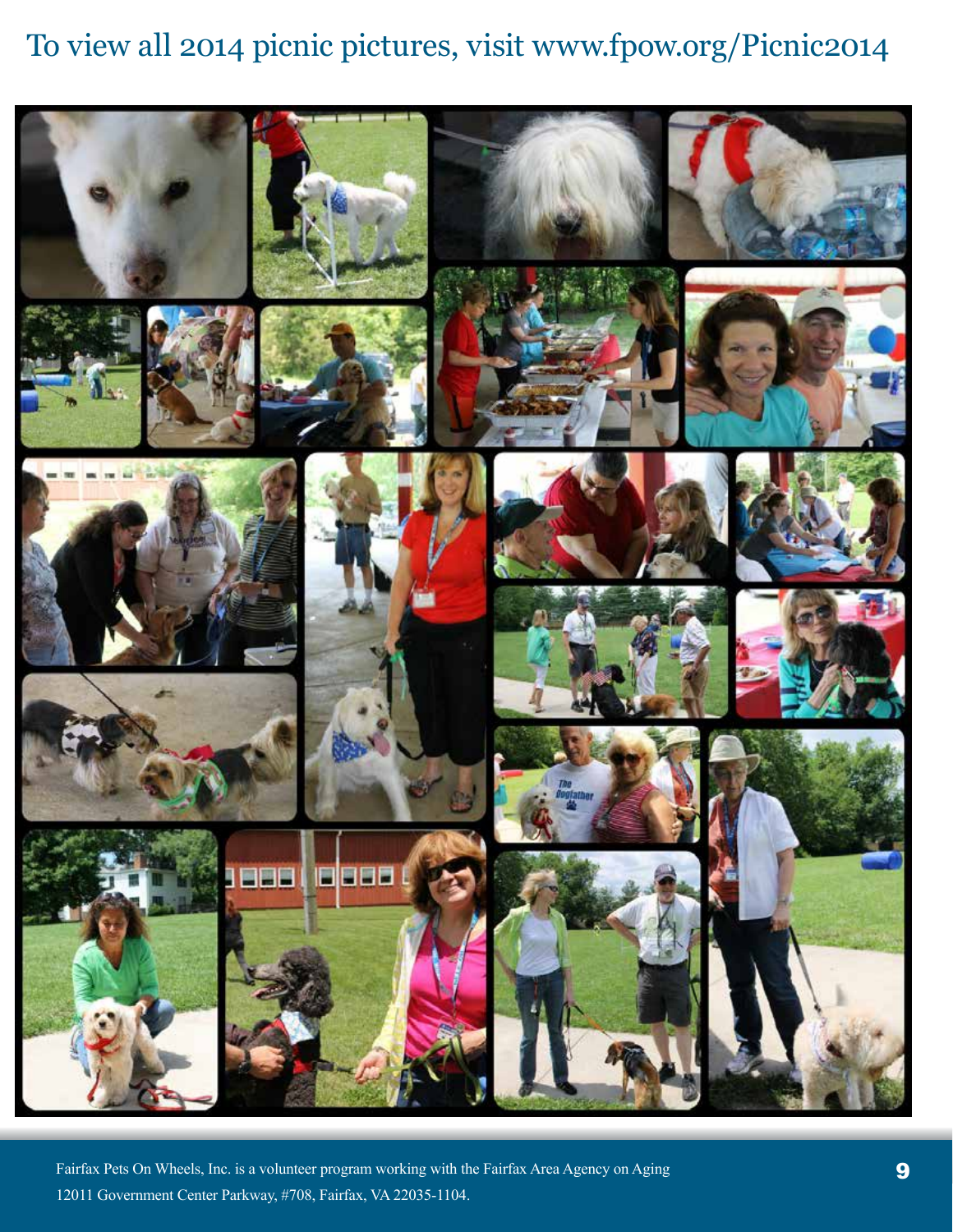Length of time as a volunteer:

- 29% five years or more,
- 61% two to four years,
- 9.8% seven months to one year, and
- $\blacksquare$  35.29% less than six months.

■ Overall, 58% of volunteers were either very satisfied or satisfied with their volunteer experience.

■ 96% felt they received the support and guidance they need to accomplish their volunteer activities.

 100% said they use their skills and abilities to do meaningful work.

■ 100% felt their volunteer service has a positive impact on the people they serve.

■ 96.7% felt their communication with FPOW Volunteer staff was satisfactory or better and

 $\blacksquare$  54% felt their communication with Volunteer Solutions staff was satisfactory or better.

In the Comments Section, volunteers were frustrated with the background check fingerprinting and driver's license record check taking so long and being inconvenient to have performed. It should be noted that the last week of June, the Fairfax Area Agency on Aging informed FPOW that individuals who have had fingerprints done at their place of employment in the last six months to one year can submit the results to FAAA, in lieu of new fingerprints.

Additionally, potential new volunteers can go to their Fairfax County police station and have their fingerprints done there for a nominal cost and then submit the results to the FAAA.

Some of the other comments received included:

"*It'd be nice to see a small blurb or paragraph from a senior resident or staff member on what the program means to them/how they're affected by it/ what they think of it.*"

"*FPOW is a great volunteer organization that I am proud to be a part of; however, I feel that we don't, as a whole, get the recognition that we deserve from our sponsor.*"

Again, thank you for taking the time to give your feedback and thank you for volunteering with our great organization.









Fairfax Pets On Wheels, Inc. is a volunteer program working with the Fairfax Area Agency on Aging 12011 Government Center Parkway, #708, Fairfax, VA 22035-1104.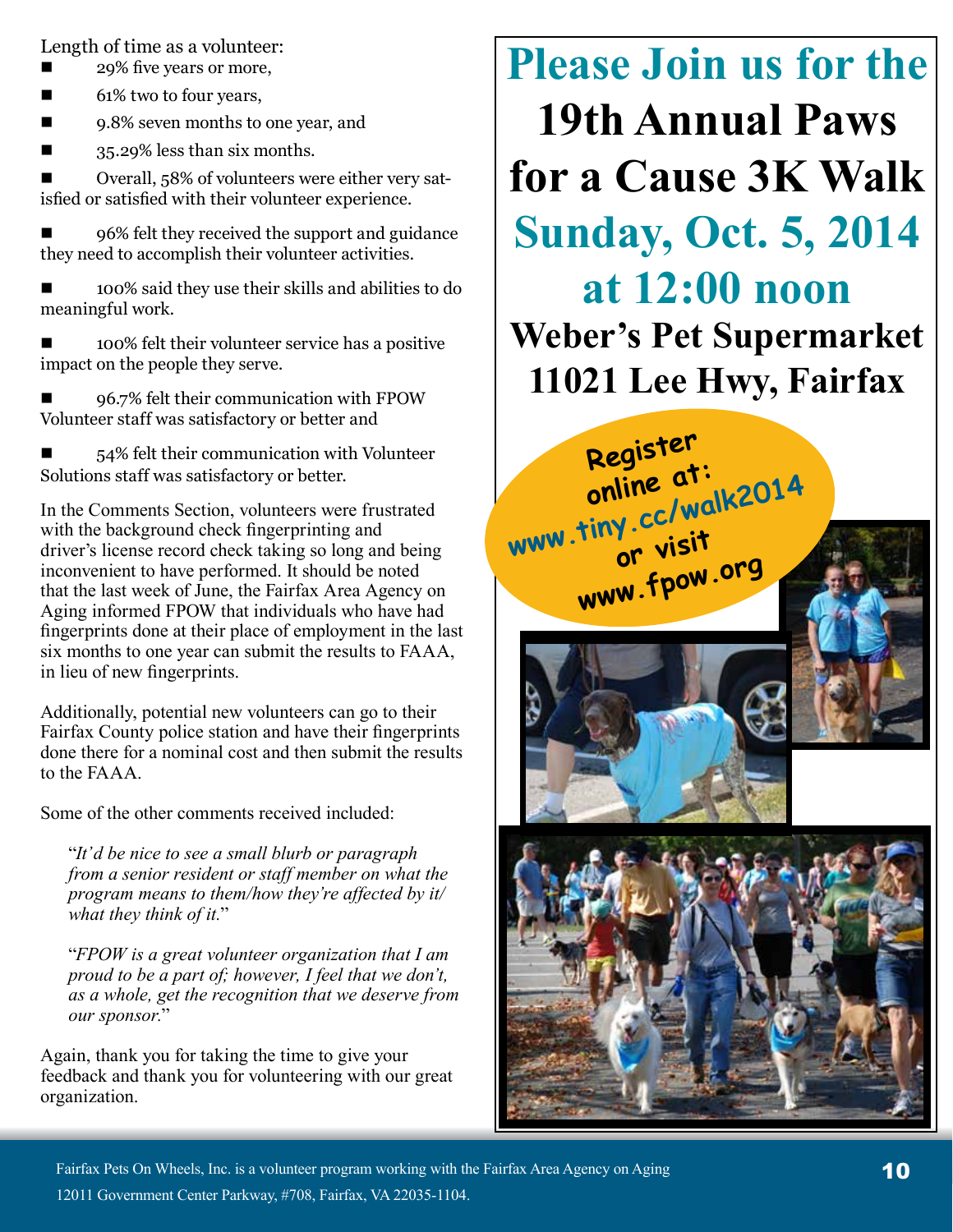# We Wouldn't Want to Leave their Health & Welfare to Chance.